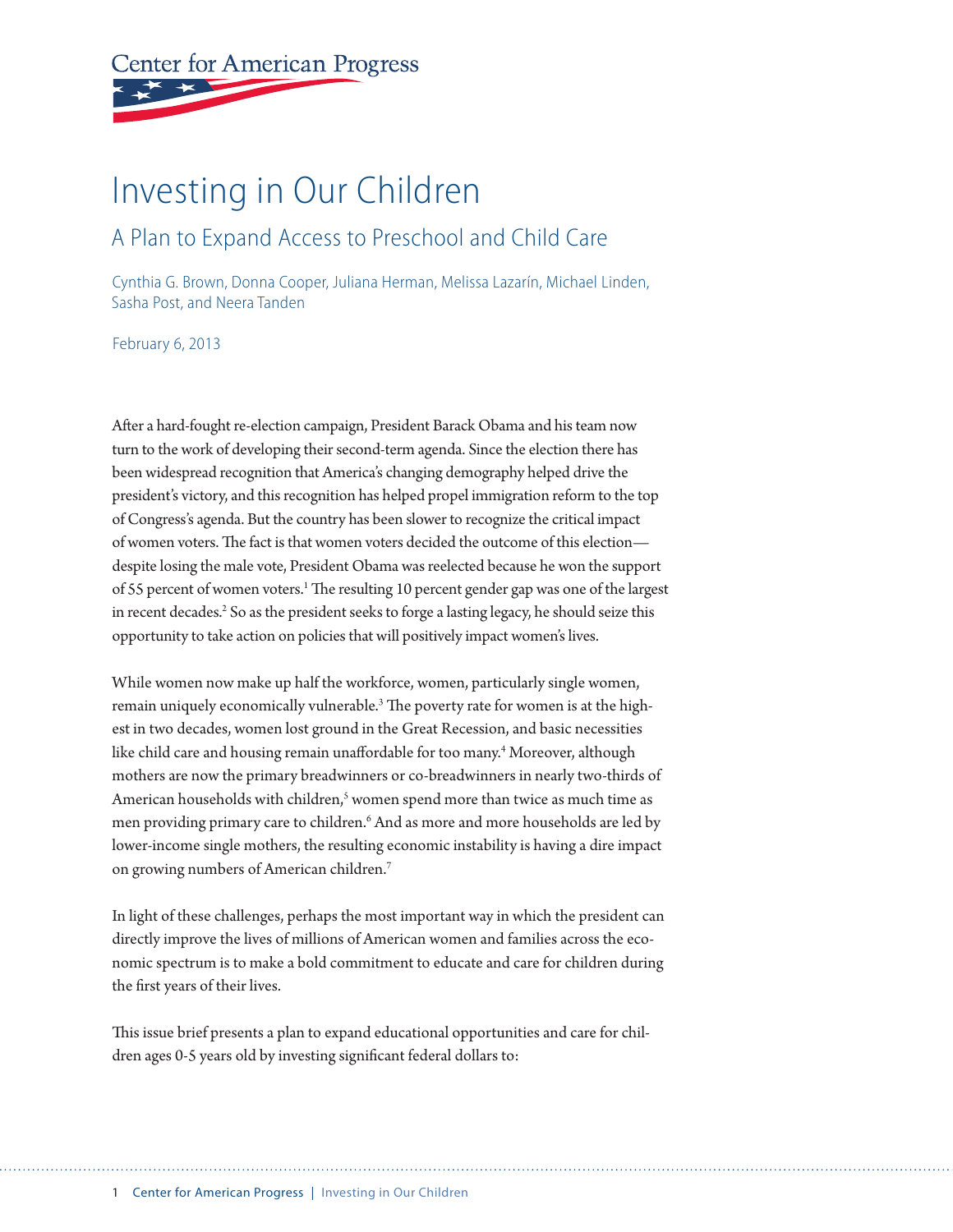- Make high-quality preschool universally accessible to all 3- and 4-year-old children
- Enable more lower-income families to afford child care for children ages 0-3 years old

These policies would advance several important national priorities. First, expanding access to preschool and affordable child care would directly improve the lives of millions of mothers and fathers who are struggling to balance the demands of work and family. In addition to the increase in single-parent households, many more two-parent households now have two working spouses. As a result of these two trends, the share of American families with children that have a male breadwinner and a female homemaker dropped from more than half in 1975 to just one in five in 2011. $^8$  Without a full-time parent caretaker, families with children under the age of 5 now spend an average of 10.1 percent of their household budget on child care.<sup>9</sup> The burden on low-income families is especially heavy—families making less than \$1,500 a month who pay for child care for children under the age of 5 spend on average 52.7 percent of their income on these expenses.<sup>10</sup>

Second, investing in young children will also help strengthen America's human capital. Years of research demonstrate that the first five years of a child's cognitive and emotional development establish the foundation for learning and achievement throughout life. Too many kids don't attend preschool or receive high-quality care because their families can't afford it. But the good news is that children who do participate in these programs experience dramatic life-changing benefits. One summary of the research literature found that without a high-quality early childhood intervention, an at-risk child is:

- 25 percent more likely to drop out of school
- 40 percent more likely to become a teen parent
- 50 percent more likely to be placed in special education
- 60 percent more likely never to attend college
- $\cdot$  70 percent more likely to be arrested for a violent crime<sup>11</sup>

Finally, early childhood investments will help address our growing economic inequality and diminishing rates of upward mobility. These trends have been exacerbated by the dramatic changes in America's family structure. Perhaps the most worrisome change is the increasing number of children who are being raised by low- and lower-middleincome single parents, particularly single mothers.12 As one sociologist has remarked, "it is the privileged Americans who are marrying, and marrying helps them stay privileged."13 By contrast, lower-income single parents must get by on a single paycheck and without a spouse to help with child care responsibilities. In part as a result, children growing up in a household with only one lower-income parent are more likely to struggle in school, to earn less income as adults, and to experience a wide range of less-favorable life outcomes. By investing in these children while they are still young, we can have a much greater impact at less cost.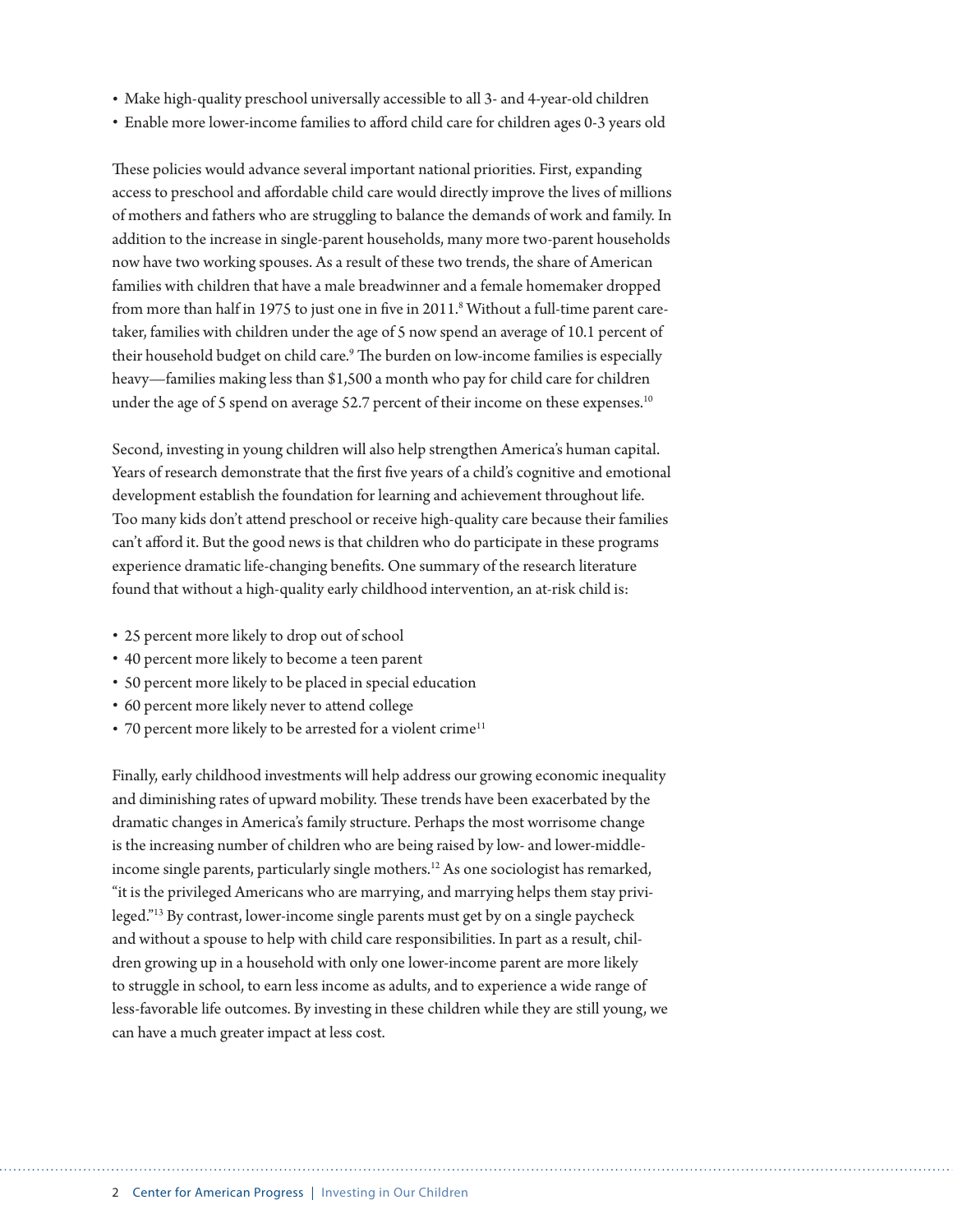## Provide universal access to high-quality pre-K-3

All children should have access to high-quality preschool. Economists like Federal Reserve Chairman Ben Bernanke and Nobel Laureate James Heckman agree that preschool produces a very high return on investment. And they agree that many of the benefits such as lower crime and higher worker productivity go not only to the children but also to their families and society at large.<sup>14</sup>

Studies of public preschool programs in places as varied as Chicago, Oklahoma, and Montgomery County, Maryland, have also now demonstrated that the extraordinary results achieved by small well-studied pilot projects such as the Perry Preschool Program and the Abecedarian Project are scalable. A recent National Institutes of Health study of Chicago's preschool program projected that it will generate up to "\$11 of economic benefits over a child's lifetime for every dollar spent initially on the program."15

Despite these benefits, some people will surely ask whether it's sensible to spend more money on preschool right now, just as we're trying to tighten our fiscal belts. This concern is understandable but misplaced. Studies show that investing money in high-quality preschool will actually improve our country's fiscal health by strengthening human capital, enhancing economic growth, increasing revenues, and decreasing future spending obligations.

With all these benefits, universal preschool shouldn't be a partisan issue. And indeed, Republican-controlled states such as Oklahoma and Georgia have become national leaders in early childhood education.<sup>16</sup>

But although nationwide preschool enrollment has increased to 74 percent among 4-year-old children and 51 percent among 3-year-old children,<sup>17</sup> the lowest-income and most disadvantaged children are the least likely to participate in preschool programs.18 And children from middle-class families are only slightly more likely to participate—or sometimes less likely when gradations of family income are compared.19 Preschool opportunities for 3-year-olds appear to be a particular challenge for some middleincome families. Among 3-year-olds, 34 percent of children in families earning \$50,000 to \$60,000 participate in preschool programs, compared to 42 percent of children in families earning less than \$10,000.<sup>20</sup>

The fact that low-income children are participating in preschool at roughly the same rates as some middle-income children is largely due to the successful efforts of government-funded programs such as Head Start and state pre-K programs that target lowincome children. The federal government should build on these efforts by improving the quality of existing preschool programs and expanding access to families of all means.

Preschool expansion must be paired with robust reforms to grades K-3 to ensure that the early gains that children make in preschool are supported and enhanced as they transition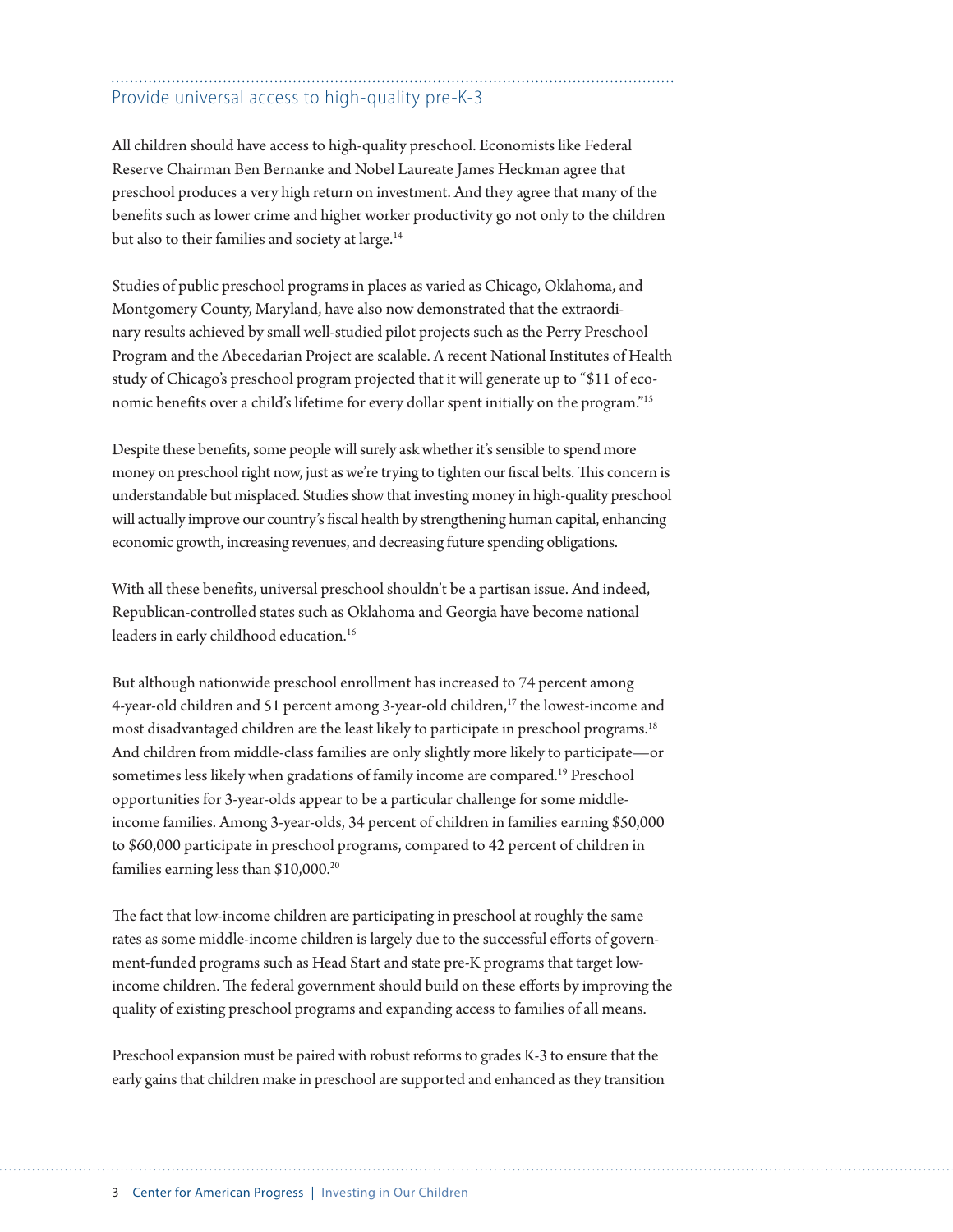to kindergarten and the early grades. A cost-benefit analysis of the Child-Parent Centers, a preschool program that provides services for low-income families beginning at age 3 and includes a school-age program extending into the third grade, concludes "that supporting children's transition to school through effective intervention deserves higher priority."21

A bold agenda to expand preschool opportunities must address the shortcomings of our current patchwork delivery and funding system. Existing preschool dollars often narrowly target children and services, forcing preschool providers to—at best—"blend and braid" funds to deliver services. This ad hoc system has resulted in enormous challenges related to tracking enrollment, use of funds, and program effectiveness. A new federal preschool initiative would provide the opportunity to streamline and strengthen the educational effectiveness of current federal early education investments, including Head Start.

#### CAP's preschool-to-third-grade proposal

Federal policymakers should put forward a proposal to enable every child to attend two years of high-quality public preschool and strengthen the alignment between preschool and third grade.

Under CAP's plan the federal government would, on average, match state preschool expenditures up to \$10,000 per child per year. This amount is enough to provide highquality full-day (nine-hour) prekindergarten to families who want it, while also enabling families to choose shorter-day alternatives.

The total nationwide cost of this program would be evenly split between the federal government and the states. The U.S. Department of Education, however, would provide federal grants to state education agencies based on a matching formula that considers district concentration of poverty, state fiscal effort, and the cost of providing education. States would be required to contribute their own funding to receive the federal match. The estimated 10-year federal cost is \$98.4 billion over existing spending levels. Our plan phases in over five years—first enrolling low-income children and expanding to full coverage by the end of the fifth year. Once the program is fully scaled, it will cost an additional \$12.3 billion per year.

#### *Eligible children*

All children ages 3 and 4 should be able to voluntarily attend a full-day public preschool program. Preschool should be free for children from families at or below 200 percent of the federal poverty line (\$46,100 for a family of four). Children from families above 200 percent of the poverty line should be charged a sliding tuition co-pay, ranging from about 30 percent of the cost to 95 percent of the cost (for families above 400 percent of the poverty line).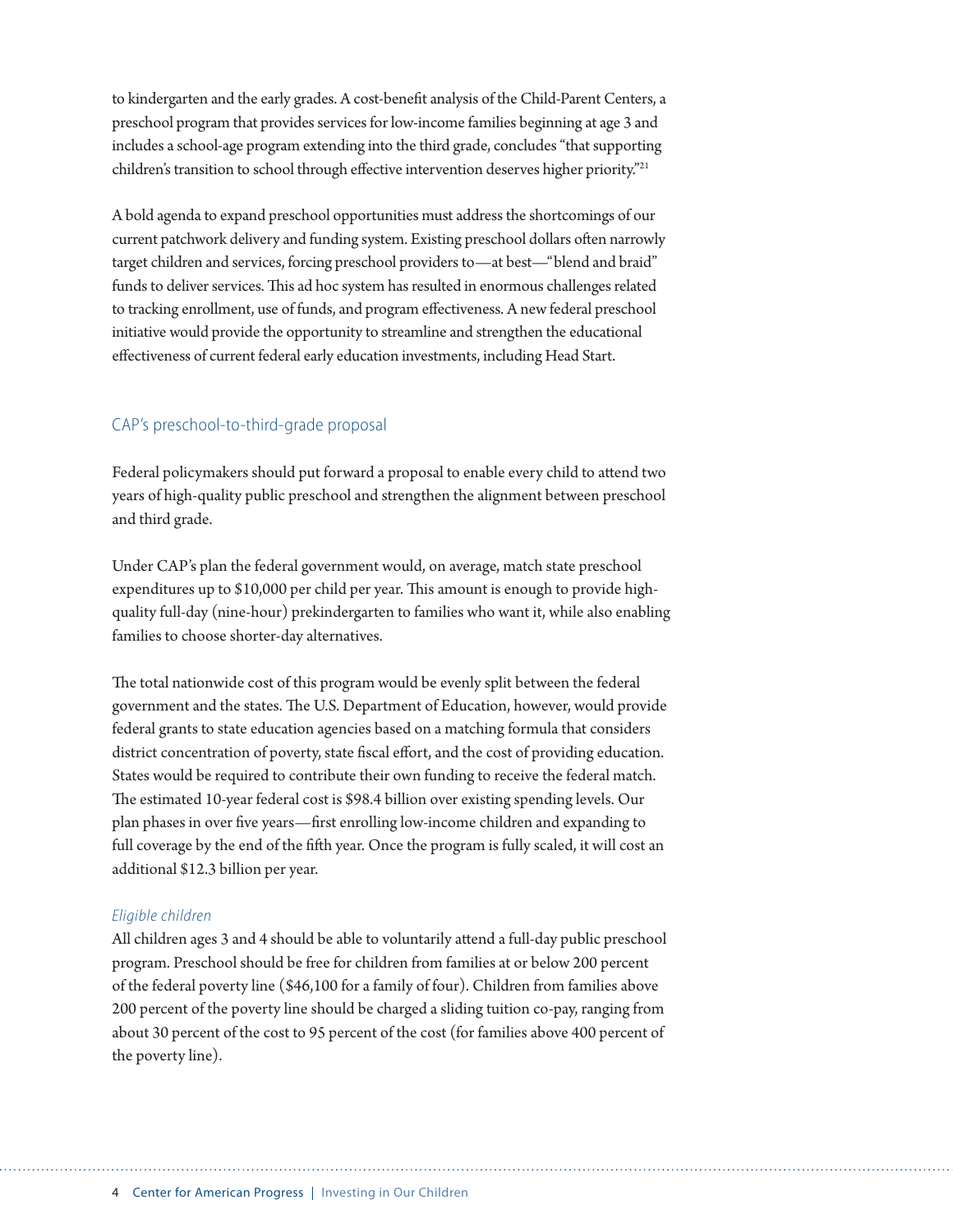#### *Eligible providers*

Eligible providers should include local education agencies (school districts, charter schools), Head Start programs, child care agencies, and community-based providers of prekindergarten programs in partnership with local education agencies.

#### *Pre-K-3 quality assurances*

To ensure that federal investments in prekindergarten are well spent, the government should require states to:

- Take steps to offer full-day kindergarten
- Adopt an early educator certification system that meets or exceeds current Head Start or state pre-K standards, whichever is more rigorous
- Establish teacher-child ratios of no more than 10-to-1 and class sizes of no more than 20 for prekindergarten classrooms
- Develop early learning guidelines for literacy, numeracy, and social and emotional development and ensure that these guidelines are aligned with standards for children in K-12
- Develop developmentally, culturally, and linguistically appropriate assessments for all grade levels, including Pre-K-3
- Integrate education services with state-funded wraparound child care to ensure preschool is viable for working parents
- Improve the effectiveness of teachers in grades K-3

# Increase access to affordable child care for infants and toddlers

We know that expanding access to high-quality child care is critical for children. But investing in child care will also generate large benefits for parents and employers and will help spur economic growth. Studies have demonstrated that parents with reliable child care are better able to get and maintain jobs and are able to work longer hours and earn more money.<sup>22</sup> In addition, historical data suggest that improving the availability of child care could save employers billions of dollars from avoided employee absences and increased worker productivity.23

#### Child care proposal

We propose an overhaul of the existing federal child care funding system for children ages 0-3 years old. This overhaul has four objectives:

- Expand access to subsidized child care for low-income parents.
- Increase the federal child care subsidy to make child care more affordable.
- Improve the quality of child care.
- Expand enrollment in Early Head Start.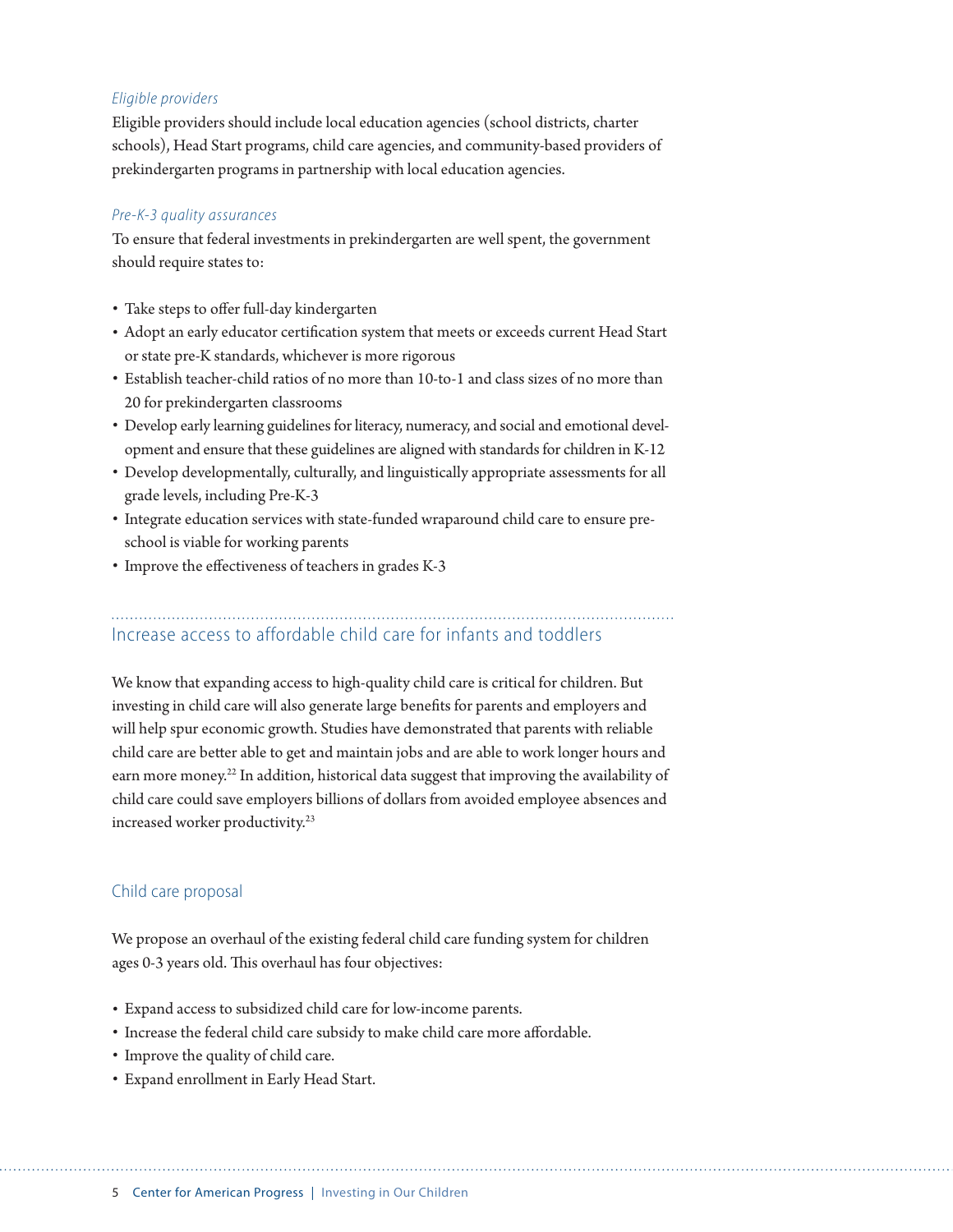Our first objective is to expand the number of families at or below 200 percent of the federal poverty line who receive access to subsidized child care for children ages 0-3. Currently, roughly only 22 percent of these children receive federally subsidized child care.<sup>24</sup>

Our second objective is to increase the size of the federal subsidy. The average federal child care subsidy for 0- to 3-year-olds is roughly \$5,600 a year.<sup>25</sup> This amount, however, falls considerably below the average cost of care.<sup>26</sup> This subsidy gap creates significant affordability challenges even for those low-income families who are lucky enough to receive any subsidy.

In light of these first two objectives, CAP's plan would revamp our current child care funding system in order to increase access to subsidized child care for 0- to 3-yearolds while also increasing the size of this subsidy. Specifically, the federal government would offer states substantially higher grant amounts through the Child Care and Development Fund, or CCDF, on the condition that they spend \$1 for every \$3 the federal government spends. The federal government would thus cover 75 percent of total nationwide child care costs. This plan would be phased in over five years.

This new federal investment would enable states to double access to federally subsidized child care for low-income families from 22 percent to 44 percent while also raising the child care subsidy amount by roughly 25 percent to an average of \$7,200 per child. This plan increases federal funding by \$10.5 billion per year above current levels and has a 10-year federal cost of \$84.2 billion.

Our third objective is to increase the quality of child care for children 0-3 years old. Under our plan states would be required to adopt child care standards that are developmentally appropriate, cover all essential areas, and promote early learning gains. To help states in this effort, the U.S. Department of Health and Human Services would release guidelines that cover the essential elements of high-quality child care standards.

To improve quality, states would also be required, within three years of receiving federal funds, to develop and implement a Quality Rating and Improvement System, or QRIS, for their federally funded child care programs. Every state's Quality Rating and Improvement System must include a progression of quality ratings that are publicly reported, clearly differentiated, cover multiple rating categories, and are tied to the state's child care standards. In addition, the federal Child Care Development Block Grant quality set-aside funds would be used to reward states that invest in child care staff training focused on early learning strategies and establish minimum pay scales based on experience and training that attract and retain high-quality child care workers. States would be required to follow these new standards in administering all child care programs that receive federal funding.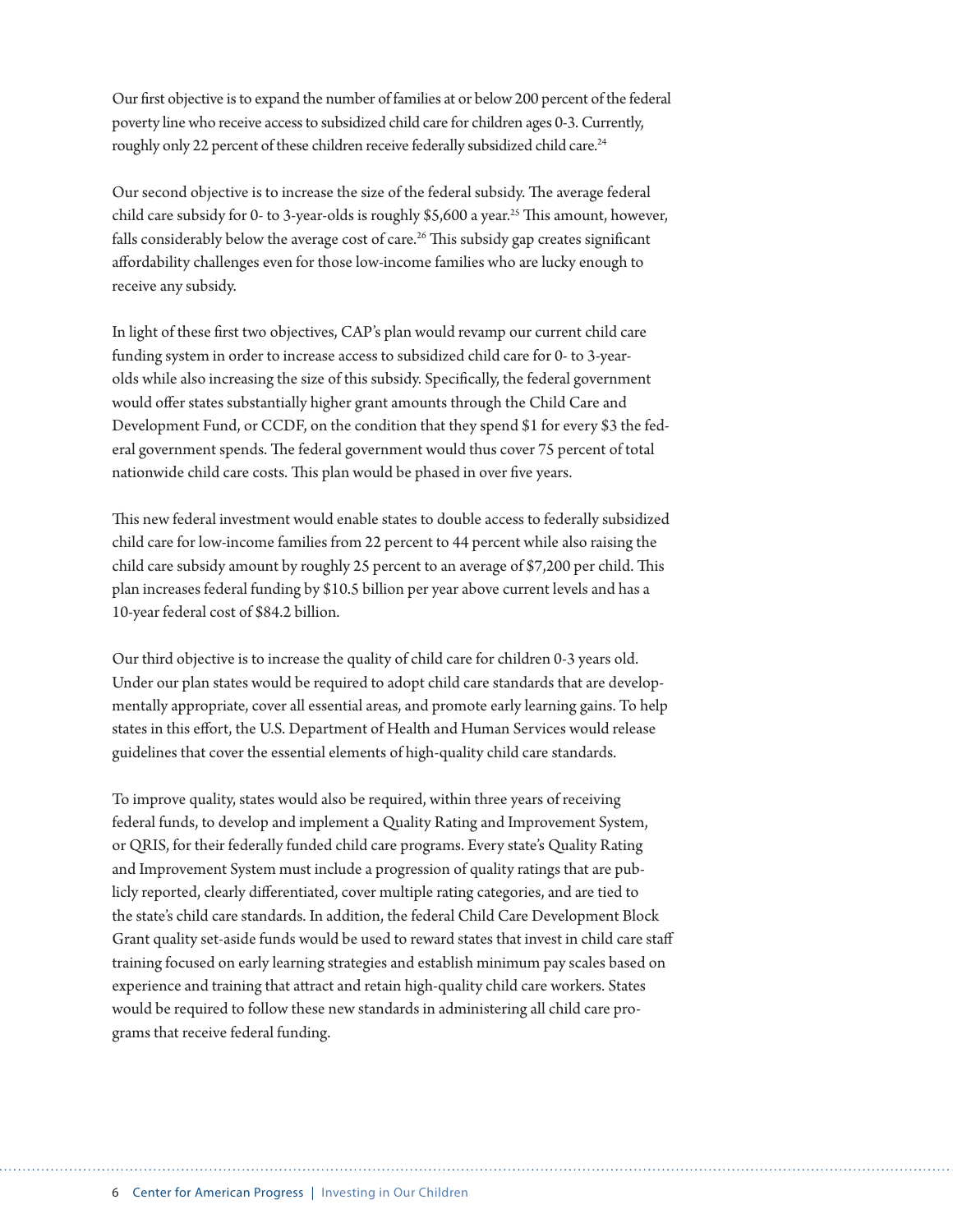Finally, our fourth objective is to increase enrollment in Early Head Start, a program that has proven to be extremely effective. Therefore, in addition to the policies laid out above, we also propose to double enrollment in Early Head Start, which currently enrolls 120,000 children at an average annual cost of \$12,000 per child. Doubling Early Head Start would cost an additional \$1.44 billion per year and \$11.5 billion over 10 years.

The research is clear: High-quality early childhood education and care is a game changer. We should work toward a future in which all children from ages 0-5 have access to them. As we continue to combat rising economic inequality, high-quality early childhood investments will help all children realize their full potential and provide enormous long-term benefits to society. What we need now is bold political leadership to make it a reality.

*Cynthia G. Brown is Vice President for Education Policy at the Center for American Progress. Donna Cooper is the executive director of Public Citizens for Children and Youth and was formerly a Senior Fellow with the Economic Policy team at the Center. Juliana Herman is a Policy Analyst with the Education Policy team at the Center. Melissa Lazarín is Director of K-12 Education Policy at the Center. Michael Linden is the Director for Tax and Budget Policy at the Center. Sasha Post is Special Advisor to the President of the Center. Neera Tanden is the President and CEO of the Center.*